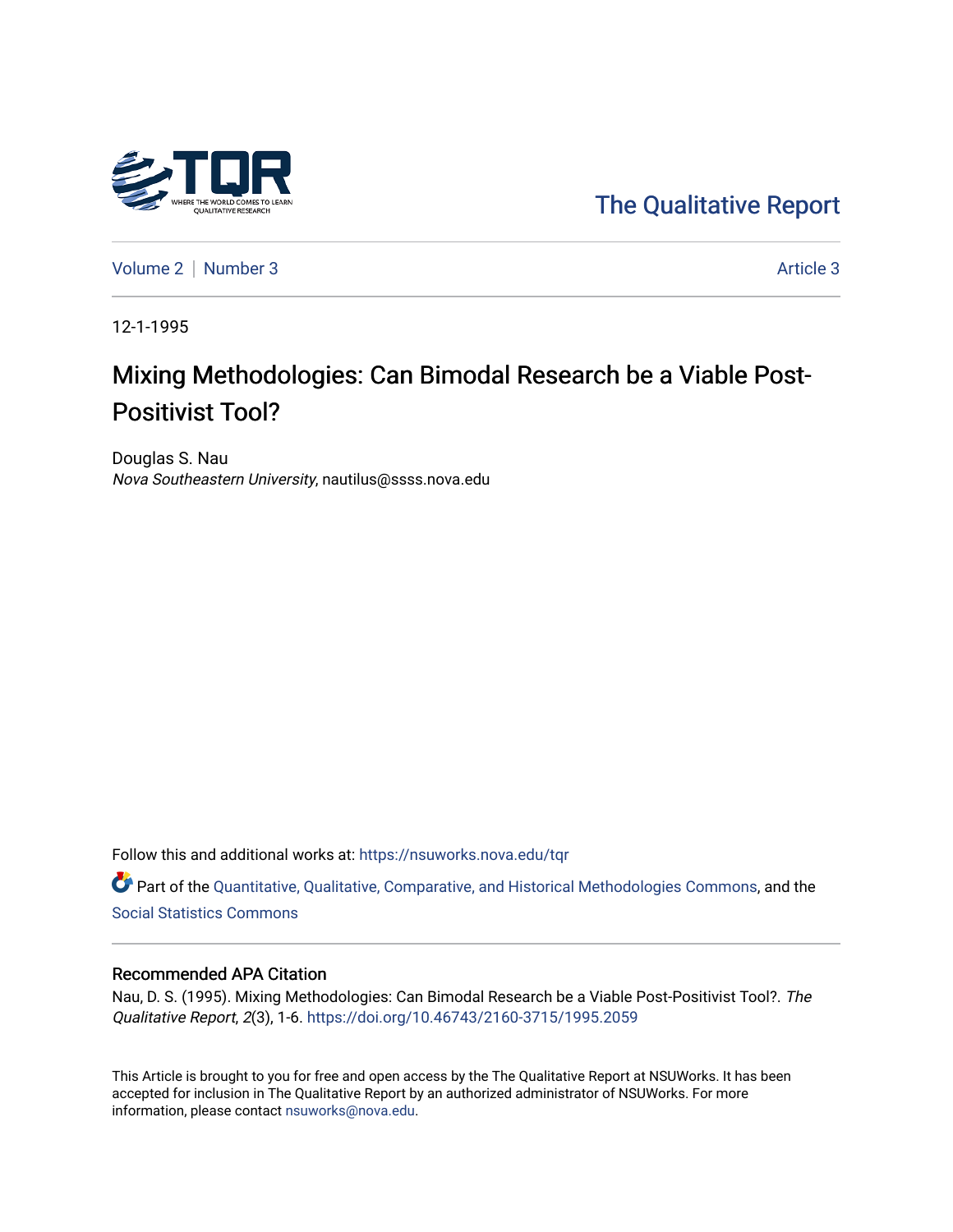

# Mixing Methodologies: Can Bimodal Research be a Viable Post-Positivist Tool?

Keywords qualitative research

## Creative Commons License



This work is licensed under a [Creative Commons Attribution-Noncommercial-Share Alike 4.0 License](https://creativecommons.org/licenses/by-nc-sa/4.0/).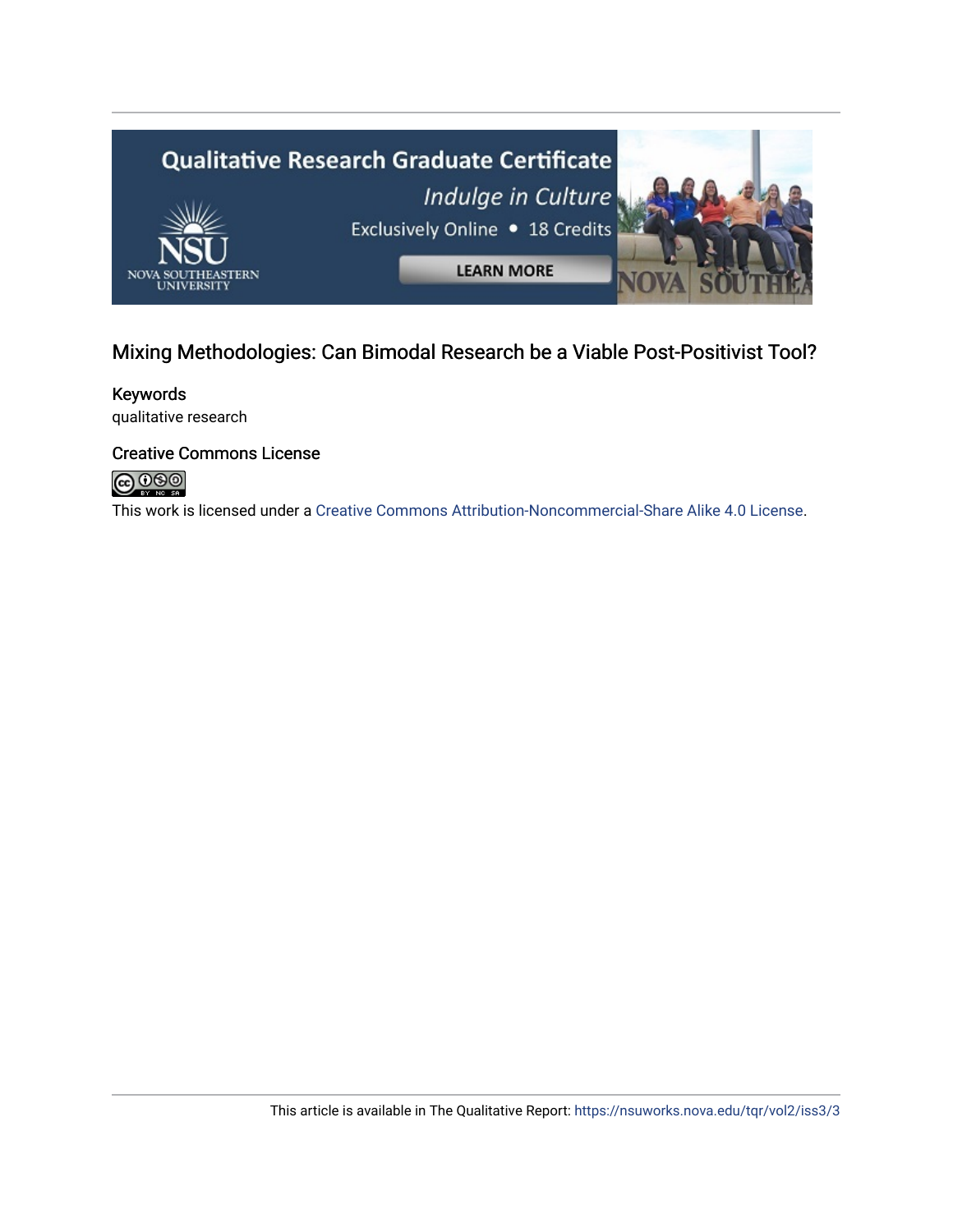# **Mixing Methodologies:**

# **Can Bimodal Research be a Viable Post-Positivist Tool?**

# **by Douglas S. Nau**

*The Qualitative Report*, Volume 2, Number 3, December, 1995

#### **Introduction**

The field of systemic family therapy has often taken the view that qualitative research is a more appropriate research methodology for that field than is quantitative research. In fact, it is almost heretical in some institutions to suggest that quantitative research is a legitimate domain for understanding. It is this author's opinion that such a view severely limits the scope the field and may lead to a description of the subject or family which is monocular.

In a recent commentary, Fraenkel (1995) urges family therapy clinicians and researchers to consider using both "knowledge about patters of adjustment" (p. 113) as well as considering that "each family [i]s utterly unique" (p. 113). In the debate between nomothetic and ideographic ways of understanding commented that "virtually every field of intellectual endeavor has struggled with this tension between the general and the unique" (p. 116). This same tension exists in the debate between research modalities as well. He comments that "no matter how statistically powerful a nomothetic [read *quantitative*] finding, it can never definitively predict the experience and action of the individual person [qualitative research]." The research community has historically seen these two modes of research as historically opposite. Instead, he argues, why not use the strengths of both to gain a greater perspective on families. A research paradigm which utilized both qualitative and quantitative methodologies could be productive.

In good family therapy, general knowledge of how *many* families respond to frequently occurring situations and challenges...[can be] used as a backdrop with which to *begin* rather than conclude a clinical inquiry and treatment. (Fraenkel, 1995, p. 118)

Blending qualitative and quantitative methods of research can produce a final product which can highlight the significant contributions of both. The studies mentioned below combine both methodologies to produce contributions to the field of research. The first is a description of physician-patient conversations and the second looks at how traditional beliefs fade with each subsequent generation.

#### **The Waitzkin and Britt Study**

Waitzkin and Britt (1993) use data collected in an earlier long-term quantitative study (Waitzkin, 1984) to determine how physicians communicate about "self-destructive behaviors" with their patients. In this study, the authors used a method of qualitative inquiry which was somewhat of a hybrid of several accepted methodologies: literary criticism, critical theory, and narrative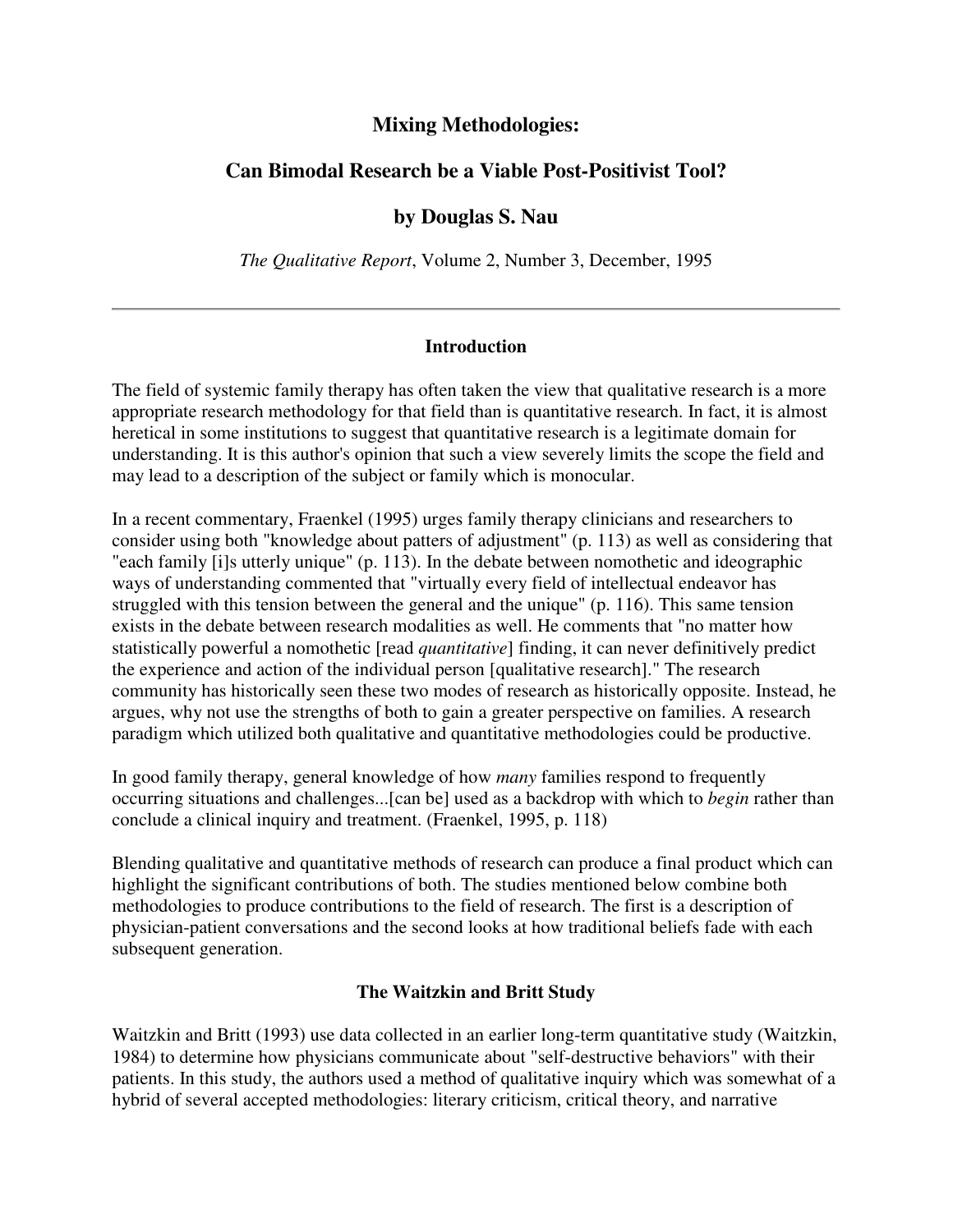analysis. Their journey into the world of the doctor-patient encounter attempted to contextualize the conversations around what was happening in the lives of the two patients they used as case examples. Such dialogues helped the reader to understand why the attempts of physicians to curb those "behaviors" may have had little impact.

The authors began their inquiry from questions which arose from an earlier quantitative study (Waitzkin, 1984). That study identified certain assumptions that quantitative research placed the physician "as the central figure in the interview" (p. 1123). Therefore, the authors wanted to put back the sociocultural contexts of the physician-patient discourse to rediscover "the crucial ways that contextual issues pattern the meaning of words exchanged by patients and doctors" (p. 1123).

The rationale for the qualitative research method employed in their subsequent study was that a richer description was needed in order to understand the ways in which the physician's "speech genre" (Bakhtin, 1986) seemed to clash with the experiences of the patient in the context of his or her daily life. Such different ways of communicating, they theorized, might be at odds with each other. As it turned out, their transcripts of over 50 encounters proved just that.

The authors reviewed the works of Mishler (1984), Riessman (1990), Viney and Bousfield (1991) in social psychology, Kleinman (1988) in the field of cultural anthropology, Cicourel (1985) in the field of cognitive studies, and several from the field of medical humanities. They supported their research with the writings of Bakhtin (1986) in literary theory and Foucault's (1977) critiques of medicine and social control.

The authors' analysis of their data led them to conclude that there was an inherent "medically phrased moralism" (p. 1127) in the dialogue between patient and doctor. They found that physicians paid little attention to the contextual issues in a patient's life or the social context of their coming to see their physician. The authors found that attention to socially relevant details were "marginal in medical encounters" (p. 1134).

The original plan for this study was a quantitative one. The authors later realized the limitations of that methodology. The voices of the participants were never heard by anyone outside the research team. To correct this, they embarked on a subsequent effort to let their research participants speak and when they did, they discovered new information. The Waitzkin and Britt (1993) study offered the research community one example of how qualitative depth can be linked with quantitative breadth. The authors offered personal stories and transcripts of actual conversations between physicians and their patients which centered around health and health maintenance. The conclusions the authors drew suggested that physicians may benefit from letting their patients tell their own stories without placing a veneer over the encounter that is loaded with medicalese or technical terminology. By listening more attentively, physicians may be able to achieve greater "success" (p. 1135).

While the Waitzkin and Britt (1993) study was a more distinct two-step process, others have streamlined the process. One such two-step process which is more refined and integrated is a combined qualitative-quantitative study of an immigrant population. The following study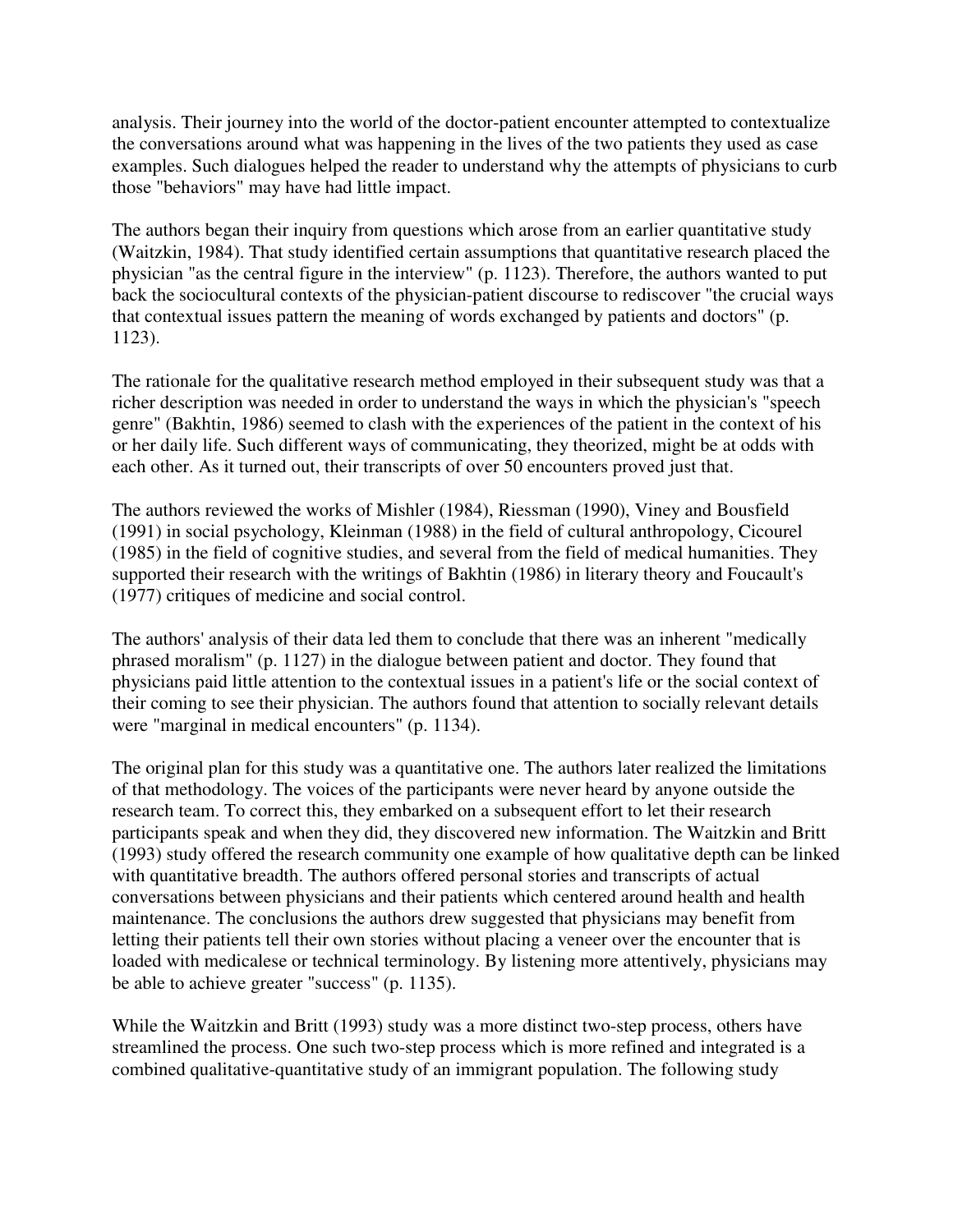demonstrates a method for research which illustrates how qualitative research and quantitative research can be joined together.

## **The Tripp-Reimer Study**

Tripp-Reimer (1985) has suggested that an ethnomethodological research study can be enhanced by simultaneously combining qualitative and quantitative methodologies. In her ethnographic research study of the "evil eye" (Greek: *matiasma*) in Greek immigrants to the United States, she encouraged health care workers to become more culturally sensitive. Such sensitivity would, she argued, better equip practitioners to offer "holistic or comprehensive health care" (p. 191). The author convincingly argued for a combined research method using qualitative and quantitative techniques.

The author believes that Tripp-Reimer (1985) may offer another way of mixing methods by first using qualitative questions to inform the scope of the quantitative ones. Qualitative and quantitative methods used in conjunction "may provide complementary data sets which together give a more complete picture than can be obtained using either method singly" (p. 197). This author believes this reasoning to be sound because both methods provide a different lens through which to view data.

Tripp-Reimer (1985) suggested that both research methods have strengths which can be used effectively. Qualitative research methods often provide "rich descriptive and documentary information about a topic or a phenomenon" (p. 197). She believes that it is best to use qualitative research first to generate "important questions" (p. 197) to ask research participants. The author contended that qualitative research, when used first in what might be termed a *bimodal* process, could help to "facilitate serendipitous findings, raise unexpected questions, and identify topics the investigator might not have otherwise considered" (p. 197).

Quantitative research methods, on the other hand, are most appropriately used to "test hypotheses with the goal of predicting or explaining" (p. 180). Tripp-Reimer (1985) suggested that quantitative methods tend to be more number-driven when the researcher wished to know *how often* or *how much* of a phenomenon is present. These numbers usually are able to serve as a base for explaining or predicting *what has occurred* or *what will occur* in the future.

Tripp-Reimer (1985) used this methodology to study the Greek immigrant population of the Columbus, Ohio metropolitan area between 1976 and 1977. Her methods of data collection began with a questionnaire to the population identified by the Greek community. From this, she was able to select five individuals to participate in a pilot study. The author and her research team used semi-structured interviews and participant observation to "obtain descriptive data concerning the practice of *matiasma*" (p. 184). During these interviews, data was simultaneously collected and later analyzed using quantitative research methods and a computer-assisted analytical tool. The results of her research revealed that first generation Greek-Americans were 34% more likely to believe in the concept of the evil eye than were fourth generation Greek-Americans. Tripp-Reimer (1985) believed that such a combined research method was able to allow her to see in ways she may not have been able to see with either qualitative or quantitative research method alone.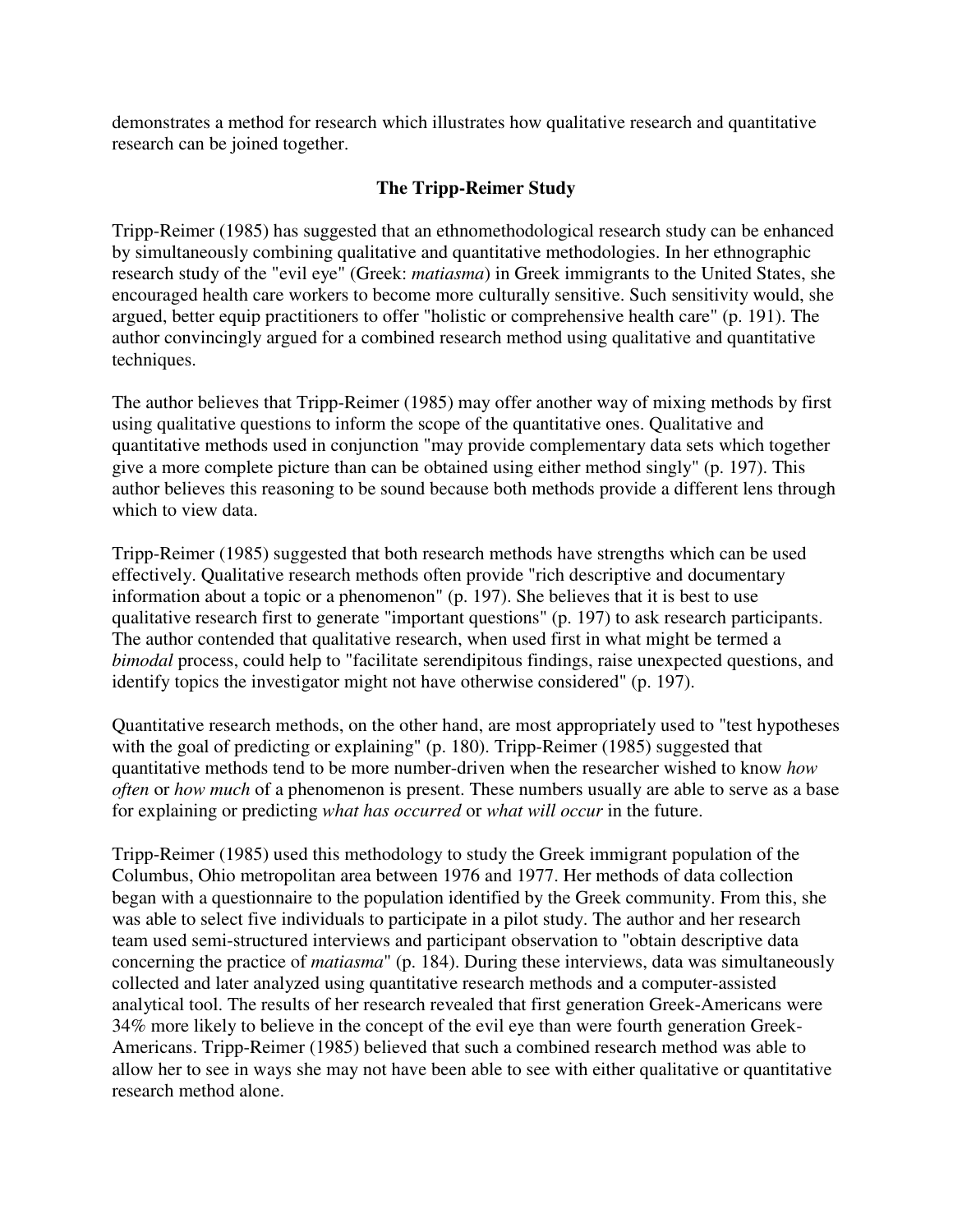Tripp-Reimer (1985) wrote that such bimodal research permitted a "full understanding of the situation" (p. 192). Such a statement is difficult to prove and reflected a positivist viewpoint. Such a perspective could severely limit any postmodern study because it posits that objective reality can be known.

#### **Is Bimodal Research Viable?**

Denzin and Lincoln (1994) write that "objective reality can never be captured" (p. 2). To assume that even with binocular vision one can "have" all the information, or even "know" what is true is a dangerous positivistic position. The rub between the two methodologies comes when we analyze the assumptions behind each one. These are clearly spelled out in detail by Denzin and Lincoln (1994, pp. 4-6) and can be summarized as follows. The differences between quantitative and qualitative research is that the first is positivist, limiting, unable to capture the subjects' perspective, abstract, and based on flat descriptions. Qualitative research, the critics claim, tends to be unscientific and based on slipshod methodologies. It's proponents claim that it offers a postmodern and post-positivist view more in keeping with prevailing social attitudes. They also claim that such a research method is able to capture the voices of many and provide what Geertz (1973) called a "thick description" of everyday life.

#### **Can the Marriage be Saved?**

There is ongoing contention surrounding whether or not the two research methods mentioned above are suitable partners given their broad theoretical discrepancies. Such a position which proposes a "marriage" between them is, no doubt, a post-positivist one. However, the field of family therapy itself encourages multiple perspectives and different ways of knowing. Perhaps one solution out of the potential gridlock might be to approach the union of potentially conflicting methods from a *therapeutic stance*. This is what Steinglass (1995), using a similar metaphor, calls "the wedding of family therapy and family research methods" (p. 126).

Fraenkel (1995) urges that "the tension between nomothetic and ideographic approaches should come to have more the form and flavor of a healthy dialectic, rather than that of an acrimonious debate" (p. 120). In fact, Sells, Smith, and Sprenkle (1995) have argued convincingly for what they termed a multi-method, bidirectional research model. They suggest that ethnographic content analysis, for example, "lends itself to both qualitative and quantitative research goals and combines what are usually considered antithetical modes of analysis" (p. 202). Adding yet another twist to this discussion, Janet Beavin Bavelas (1995) suggests that we should challenge this dichotomy way of viewing the two approaches, and instead, replace it with a continuum way of discussing and using qualitative and quantitative research methods.

What these recent evocations suggest is that there are many questions to be pondered regarding the two approaches to inquiry. Can qualitative research be viewed with a quantitative lens? Can quantitative research be viewed with a qualitative lens? If common ground can be found on which to build a new relationship, perhaps differences which separate the two can be strategically minimized. "Qualitative and quantitative methods build upon each other and offer information that neither one alone could provide" (Sells, Smith, & Sprenkle, 1995, p. 203). Just as two members of a family might be encouraged to see the world through the eyes of the other,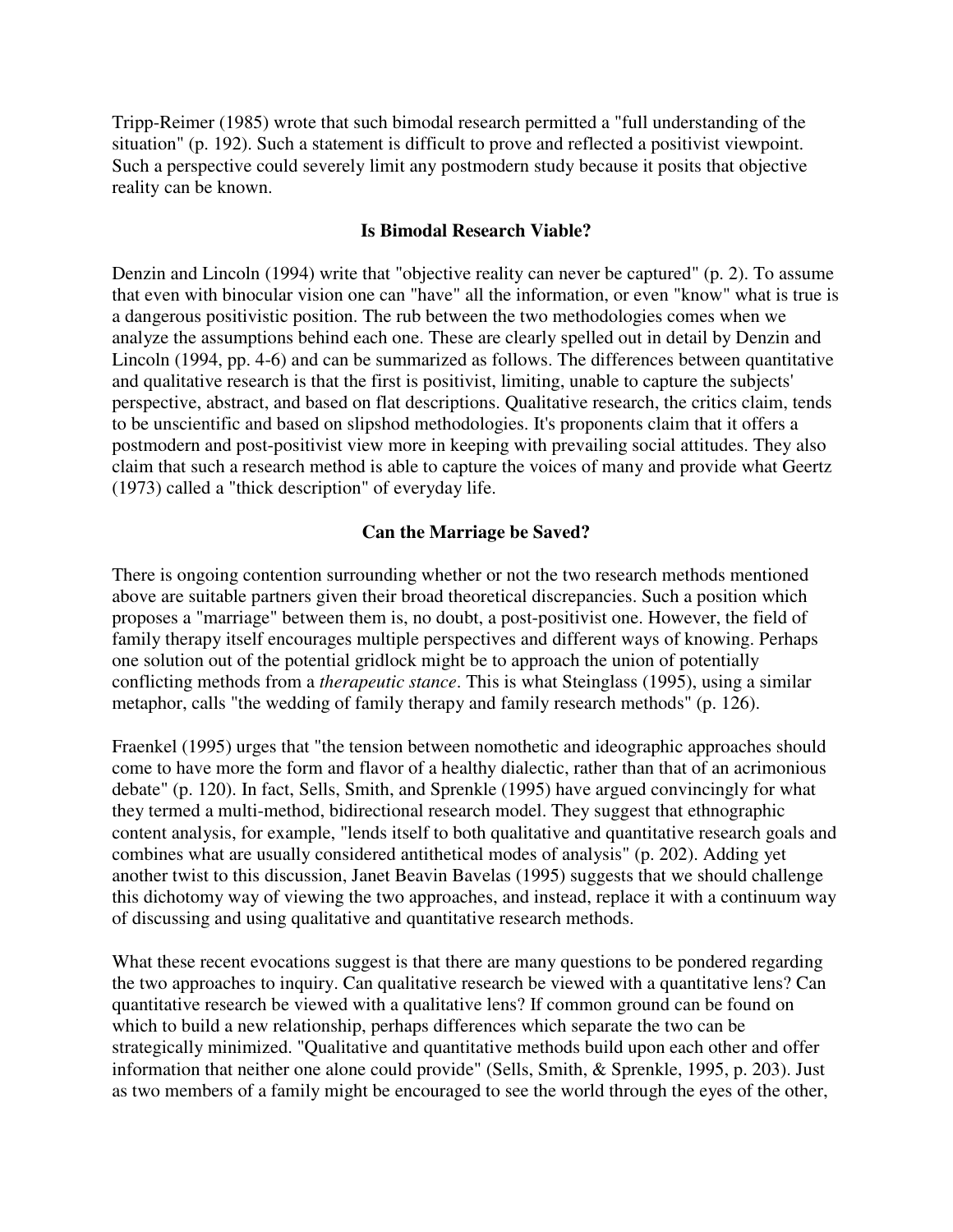perhaps research purists can be encouraged to see how listening to another voice may serve to broaden our understanding of ourselves in a way heretofore obscured.

#### **References**

Bavelas, J. B. (1995). Quantitative versus qualitative? In W. Leeds-Hurwitz (Ed.), *Social approaches to communication* (pp. 49-62). New York: Guilford Press.

Bakhtin, M. M. (1986). *Speech genres and other late essays*. Austin: University of Austin Press.

Cicourel, A. (1985). Text and discourse. *Annual Review of Anthropology, 14*, 159-185.

Denzin, N. K., & Lincoln, Y. S. (1994). Introduction: Entering the field of qualitative research. In N. K. Denzin and Y. S. Lincoln (Eds.), *Handbook of qualitative research* (pp. 1-17). Thousand Oaks, CA: Sage.

Foucault, M. (1977). *Discipline and punish*. New York: Pantheon.

Fraenkel, P. (1995). Commentary: The nomothetic-ideographic debate in family therapy. *Family Process, 34*(2), 113-121.

Geertz, C. (1973). *The interpretation of cultures*. New York: Basic Books.

Kleinman, A. (1988). *The illness narratives*. New York: Basic Books.

Mishler, E. G. (1984). *The discourse of medicine: The dialectics of medical interviews*. Norwood, NJ: Ablex.

Riessman, C. K. (1990). Strategic uses of narrative in the presentation of self and illness. *Social Science & Medicine, 30*, 1195-1200.

Sells, S. P., Smith, T. E., & Sprenkle, D. H. (1995). Integrating qualitative and quantitative research methods: A research model. *Family Process, 34*(2), 199-218.

Steinglass, P. (1995). Editorial: The clinical power of research. *Family Process, 34*(2), 125-126.

Tripp-Reimer, T. (1985). Combining qualitative and quantitative methodologies. In M. M. Leininger (Ed.), *Qualitative research methods in nursing* (pp. 179-194). Orlando, FL: Grune & Stratton.

Viney, L. L., & Bousfield, L. (1991). Narrative analysis: A method of psychosocial research for AIDS-affected people. *Social Science Medicine, 32*, 757-765.

Waitzkin, H., & Britt, T. (1993). Processing narratives of self-destructive behavior in routine medical encounters: Health promotion, disease prevention, and the discourse of health care. *Social Science Medicine, 36*(9), 1121-1136.